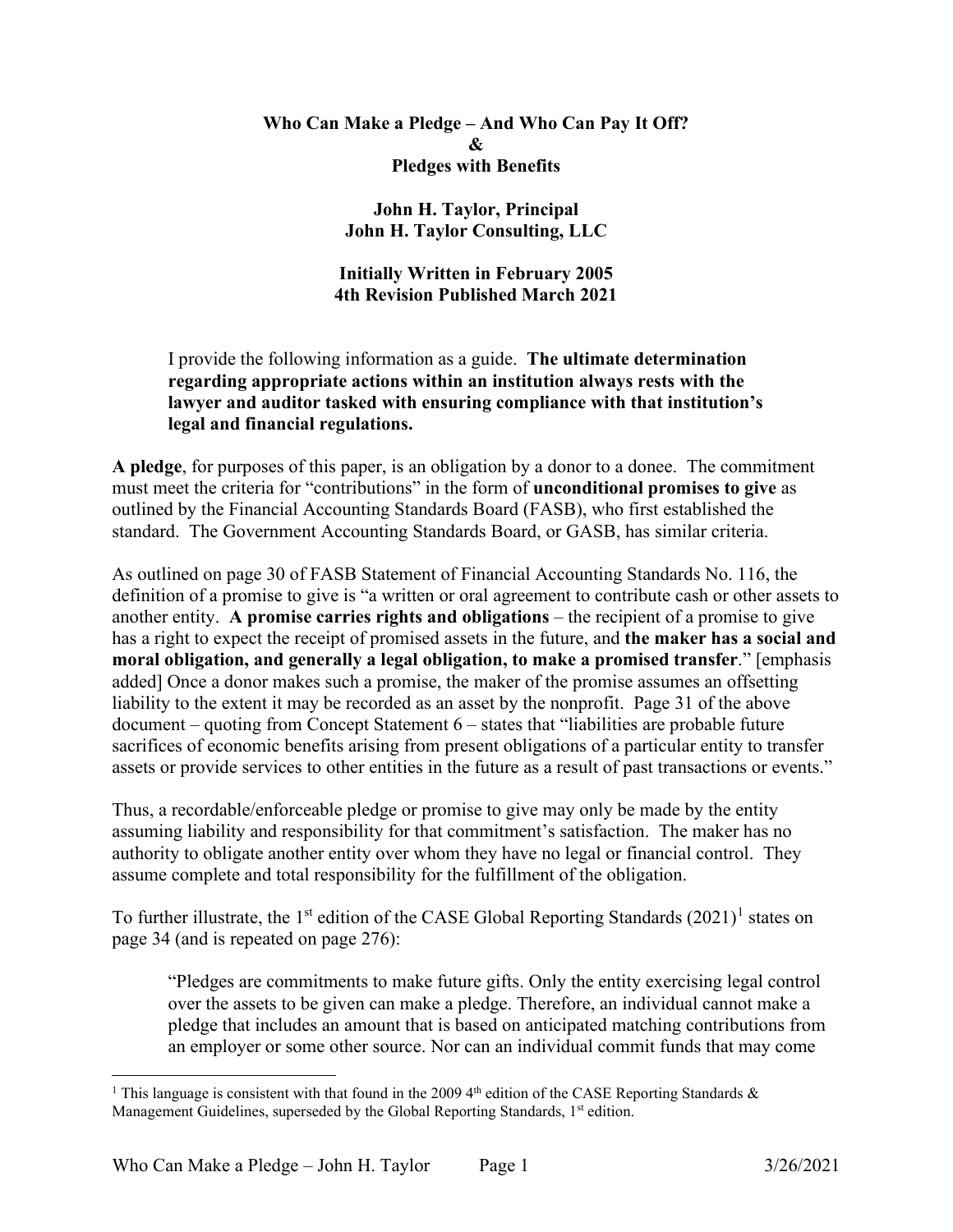from a donor-advised fund or community foundation. An enforceable, countable pledge includes only those funds that will be given by the legal entity that controls the asset and the transfer."

Regarding the above FASB quote about "a written or oral agreement," there are broad interpretations among auditing firms stipulating the form of documentation necessary to consider the pledge "enforceable." Therefore your auditor typically makes this determination for each institution. As stated in the  $1<sup>st</sup>$  edition of the CASE Standards (page 58):

"To record and report on a pledge, you should have a signed document detailing at least the amount, purpose and payment period for the donation. A letter from the donor can suffice, as can a letter from the institution to the donor, outlining the same details based on a conversation held with that donor, as a bona fide commitment. CASE suggests, however, that such a letter require the signature of the donor with a copy returned to the institution. If you are booking pledges into your institution's financial records, you should check with your auditor, general counsel and CFO about what form of documentation is acceptable."

Therefore, an entity may make a binding pledge, or promise to give, only if they are willing to assume full personal responsibility and liability for the entire amount. The individual generally cannot encumber another entity – they are literally "on the hook" for the whole amount. But this does not mean that another entity cannot pay toward satisfaction of that commitment. Much depends on the relationship between maker and payer. Much also rests on the legal nature (tax classification) of the entity rendering a payment.

It is not legally possible for specific categories of foundations or charities (specifically private foundations), frequently referred to as "family foundations," to satisfy another entity's pledge or promise to give. In IRS-speak, this is considered self-dealing. A Council on Foundations article from 2003 explains further (only the portion of the article on pledges and fundraising activities are included in this quote):

"The main prohibition for family foundations is "self-dealing." Simply stated, a family foundation can not enter into any financial transaction with certain related parties, defined in the law as "disqualified persons." A disqualified person is any officer, director, trustee or employee with the authority to act on behalf of the foundation and substantial contributors.

"The list of prohibited transactions between a private foundation and a disqualified person includes:

∗ Satisfying the enforceable pledge (such as a donation) of a disqualified person"

"Some specific examples of self-dealing are: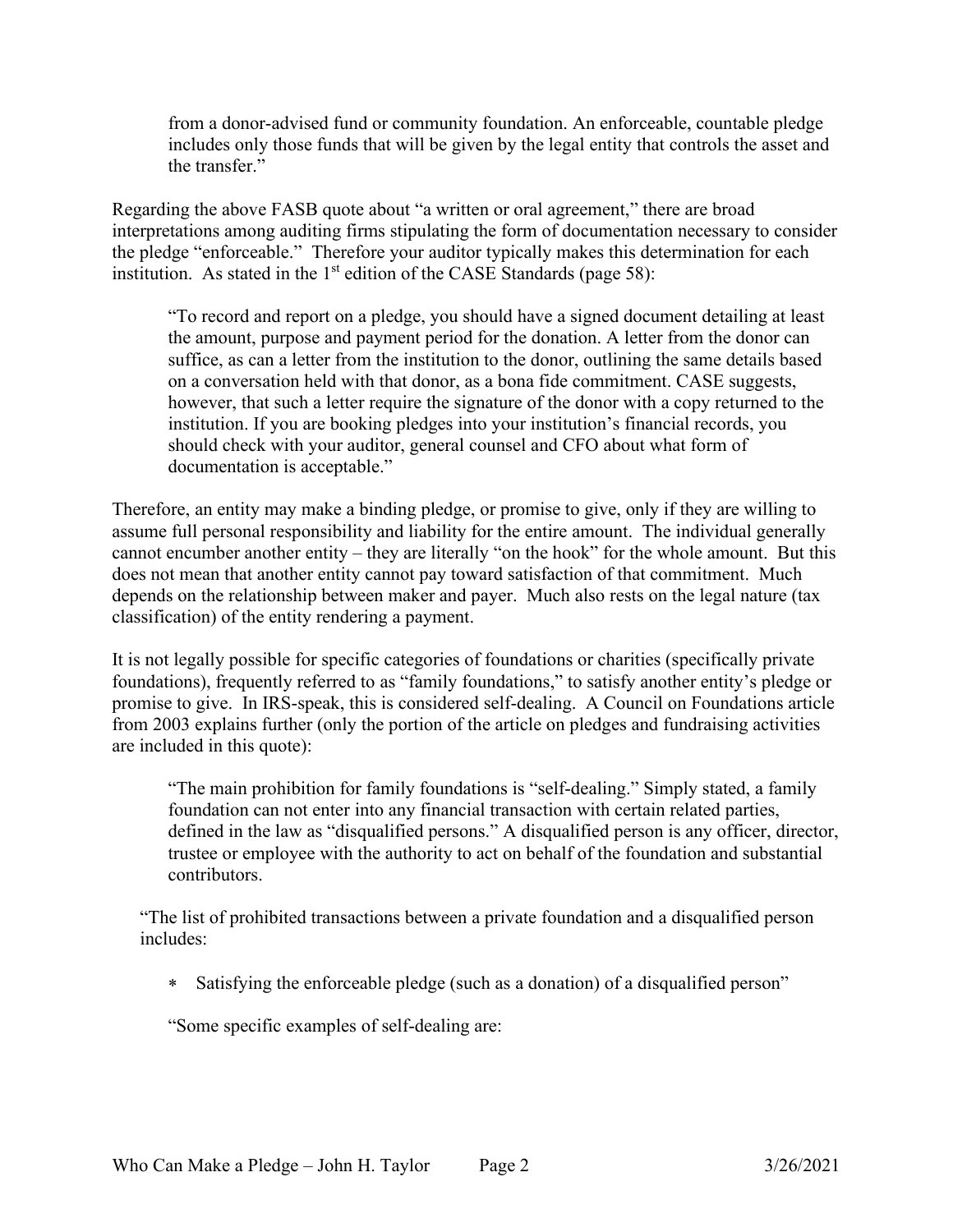- ∗ Personal family pledges- A legally binding pledge (personal pledge to charity, etc) is a personal debt, and if a disqualified person makes such a pledge, its an act of selfdealing for a foundation to pay that debt.
- ∗ Attending fundraisers If the foundation buys a ticket to a fundraising event, and the ticket price includes payment for goods and services (dinner and entertainment) the ticket cannot be used by a disqualified person."

The IRS previously prohibited using a gift from a donor-advised fund (DAF) from satisfying a personal pledge. However, the IRS proposed a change in that stance on December 5, 2017, in IRS Notice 2017-73. The proposal would allow treatment of DAF gifts as pledge payments provided:

- 1. The DAF sponsoring organization makes no reference to the existence of any charitable pledge when making the distribution from the donor's DAF (references to the name of the person who advised on the distribution are permitted);
- 2. No Donor/Advisor receives, directly or indirectly, any other benefit that is more than incidental on account of the DAF distribution (such as those described below or set forth in future guidance); and
- 3. The Donor/Advisor does not claim a charitable contribution deduction for the DAF distribution, even if the charity receiving the distribution mistakenly sends the Donor/Advisor a tax acknowledgement.

This proposal was out for public comment until March 2018. It allowed for acting on the recommendation until further guidance was issued. As of this writing, no other word has been uttered by the IRS. **HOWEVER**, donor-advised funds continue to clearly state that their gifts cannot be used to satisfy pledges. Therefore, even if the three conditions listed above were met, the DAF still has the final say about the use of *their* gift.

On a separate but related note, the preponderance of corporations offering employee matching gift programs clearly state in their guidelines and frequently in the match application form that **their** contribution may not be used to satisfy a personal obligation of their employee. Many such programs require that **their** contribution go towards a specific fund or program and not necessarily where their employee made the original gift.

However, there are some instances where someone other than the maker can make a payment toward another entity's pledge. A typical example is a spouse and other family members. There may also be times when the individual owns a business or is one of its principals and causes a gift to be made toward that pledge. However, given some of the potential tax issues revolving around these situations, it is **always** best to have it stated clearly in writing by the payer that the payment may indeed be applied to that other entity's pledge.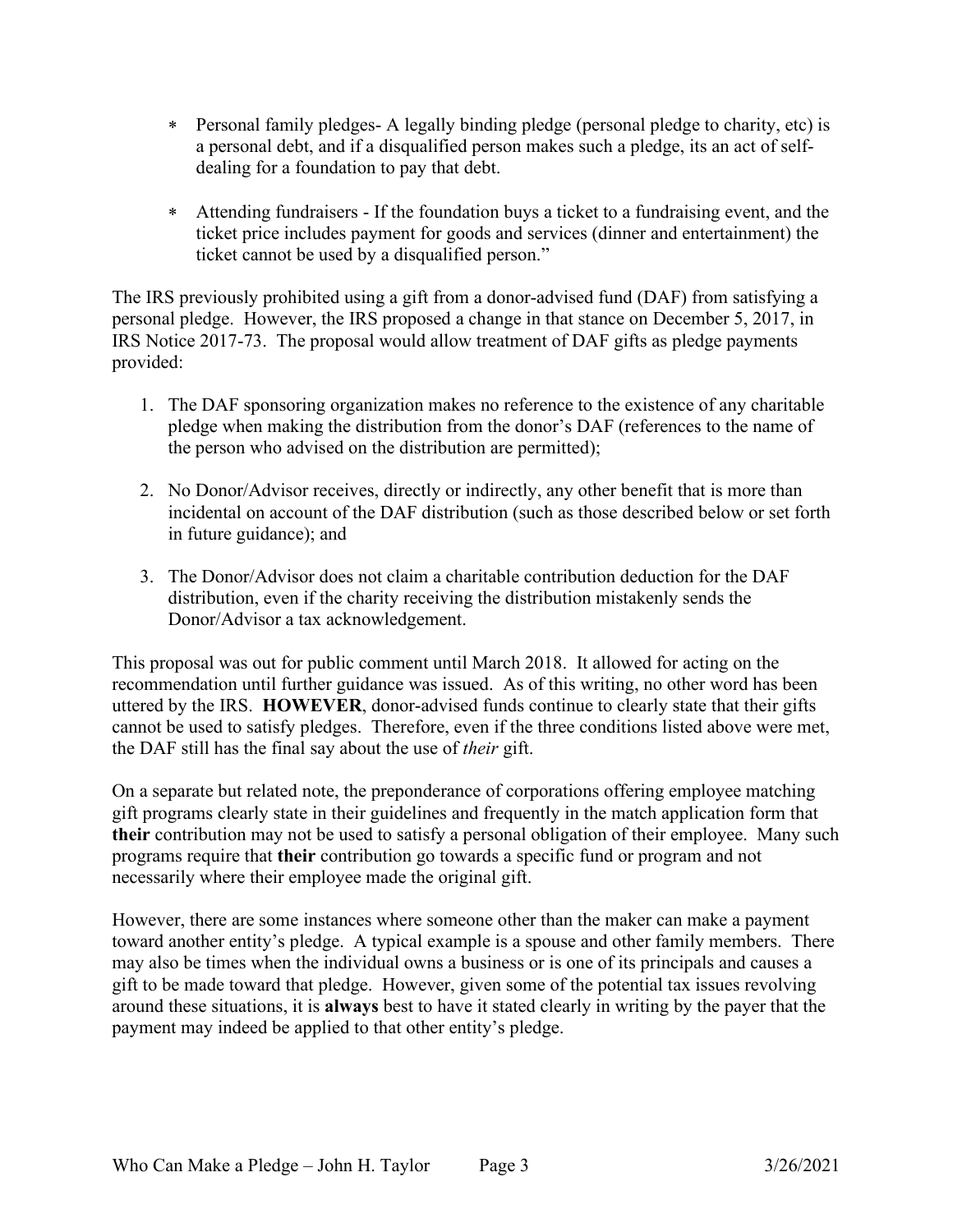#### Nonbinding Statement/Letter of Intent

Often, organizations contemplate recording an SOI or LOI when a donor anticipates recommending gifts through a donor-advised fund or private foundation in support of these nonbinding commitments. Such an instrument does not constitute a legally enforceable commitment. Therefore, they cannot be recognized as assets on accounting systems.

The CASE Global Reporting Standards acknowledge the growth of these forms of commitments. As such, beginning in 2021, educational institutions may recognize these in official campaign totals. However, they do not carry as much weight as a binding and enforceable pledge. Therefore, CASE urges recognizing these commitments separate from those binding pledges.

This paper urges organizations always to endeavor to secure binding commitments from donors. This requirement applies even when a donor anticipates a gift from a third party. To accommodate the best of both worlds, language along the following lines for booking and counting a bonafide pledge at total value may satisfy institutional needs:

"The undersigned acknowledge that for our commitment to be fully recognized as a commitment to [Organization Name], I/we are personally responsible for its satisfaction. We may not make commitments on behalf of others. Should, however, related payments be received from third parties, [Organization Name] may voluntarily reduce our personal obligation by a like amount."

The above notwithstanding, CASE does, now, permit the inclusion of SOI/LOI commitments in official campaign totals. Here is the related language from page 58 of those Standards:

"In some cases, a "Letter of Intent" or "Intent to Give Agreement" may be used in lieu of a formal pledge agreement. This is similar to receiving a letter from a donor to memorialize a pledge, but is often used when the commitment may be made or fulfilled using multiple donor funding sources such as a combination of personal individual gifts, foundations gifts, or donor-advised fund distributions. The donor or donor advisor avoids any potential issues regarding substantive benefit (also known as self-dealing or inurement in some countries/regions) by not having a legally binding pledge, but the institution is able to document, memorialize, recognize and count gift intentions.

"When reporting Funds Received in CASE AMAtlas<sup>SM</sup> surveys, only the corresponding payments / gifts resulting from Intents to Give should be included in the years they are received.

"When reporting New Funds Committed in CASE AMAtlas<sup>SM</sup> surveys, Intents to Give may be counted and reported with Pledges. CASE recommends that institutions consider reporting Intents to Give separately from Pledges and Conditional Pledges in their own internal / external reports.

"When reporting Campaign totals, Intents to Give may be counted and reported with Pledges."